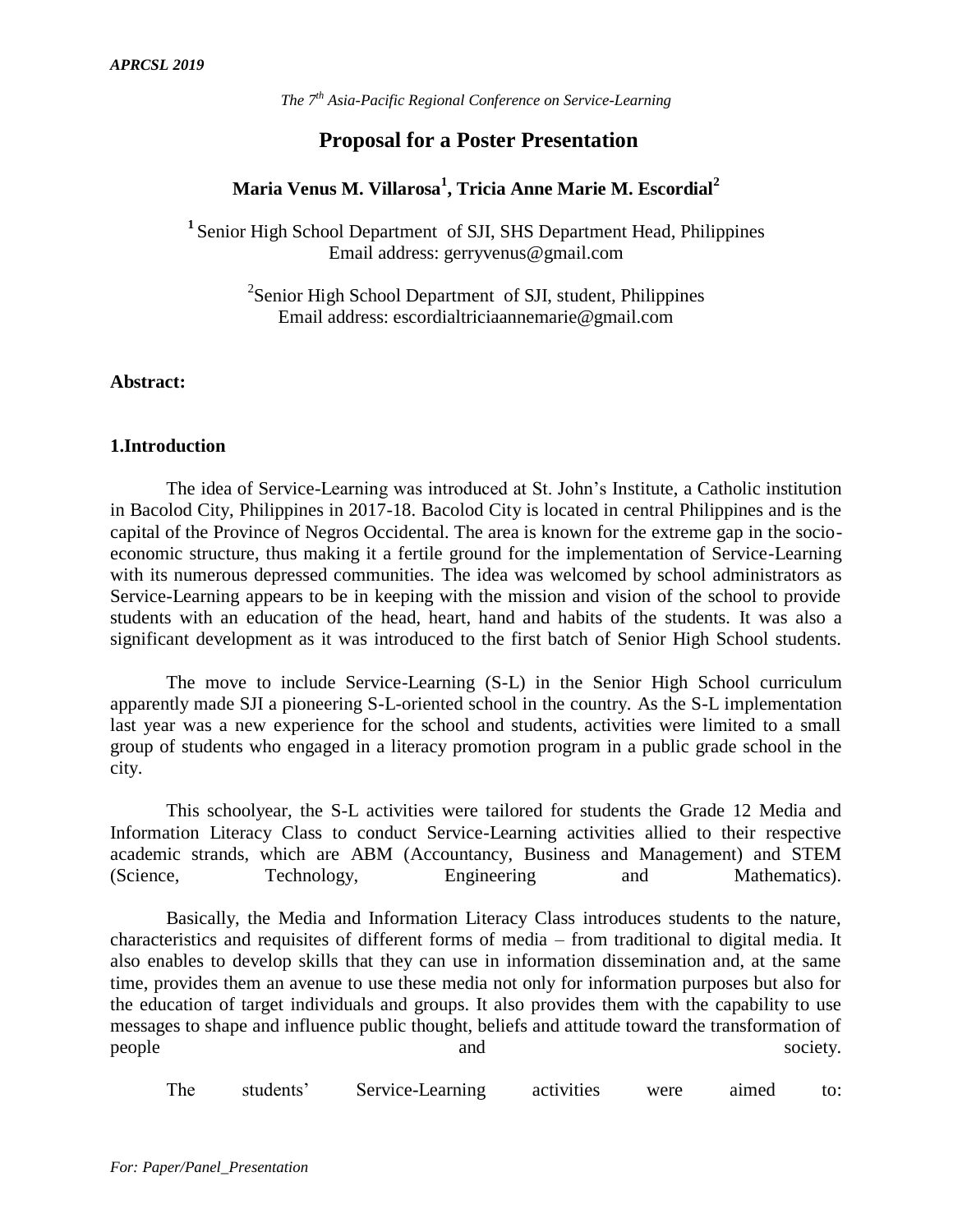1. Allow students to share their knowledge and skills to their target communities/groups.

2. Conduct needs analysis to determine the type and content of their activity.

3. Identify and coordinate efforts with partner organizations, like government agencies and civic organizations.

4. Make use of their Media and Information Literacy knowledge through the preparation of multimedia materials, like production of video and print materials to be shared with their target audiences- conduct actual information and education campaigns.

#### **B. Service-Learning Activities**

A dozen of activities were conducted with each S-L group composed of four to six students. Among the activities conducted were financial literacy for sidewalk vendors, including basic bookkeeping and accounting and livelihood training for mothers and other community members through the introduction of food-processing venture (conducted by ABM students);

HIV-AIDS awareness campaign for school athletes, nutrition education campaign for mothers in a depressed community and awareness campaign on migratory birds in a coastal village and blood type awareness campaign (by STEM students).

This study looks into the effects of the S-L engagement of the students on their civic consciousness and citizenship awareness. It will use in its analysis of the effects the model formulate by Dan W. Butin. Specifically, the study, jointly conducted by the head of the SJI Senior High School Department and a Grade 12 student of the school, will present the students' civic awareness development in these areas:

1. Technical knowledge (both applied and gained from the experience on the technical aspects of their academic strand)

2. Cultural Awareness (appreciation of exposure to a social setting generally different from their personal lives)

3. Understanding of the political or organizational systems and procedures (exposure to administrative structures and systems through their exposure to partner organizations), and

4. New knowledge gained from the community engagement experience (something that challenged their previous understanding of things and concerns)

Hopefully, this study will be useful not only to the faculty and students of the school in future Service-Learning activities but also to other institutions that are starting to embrace Service-Learning as a valuable pedagogy in the inculcation of values toward better citizenship and civic awareness, much more so in senior high schools in the Philippines which are gradually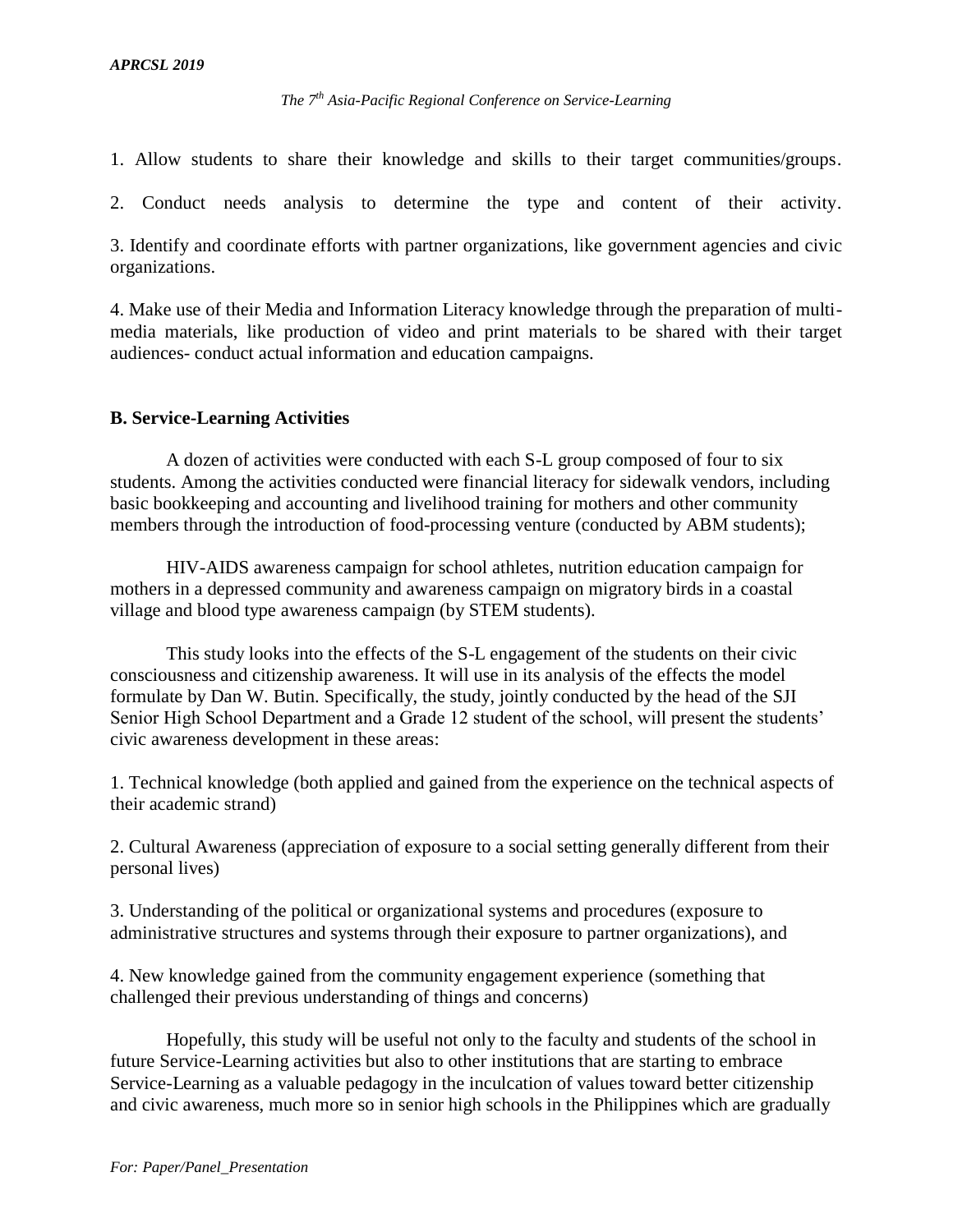gaining interest in the education of the Filipino youth through the integration of knowledge and skills of the head, hand, heart and habits through Service-Learning.

**Keywords:** Senior High S-L, Civic Engagement, ABM and STEM students' Service-Learning